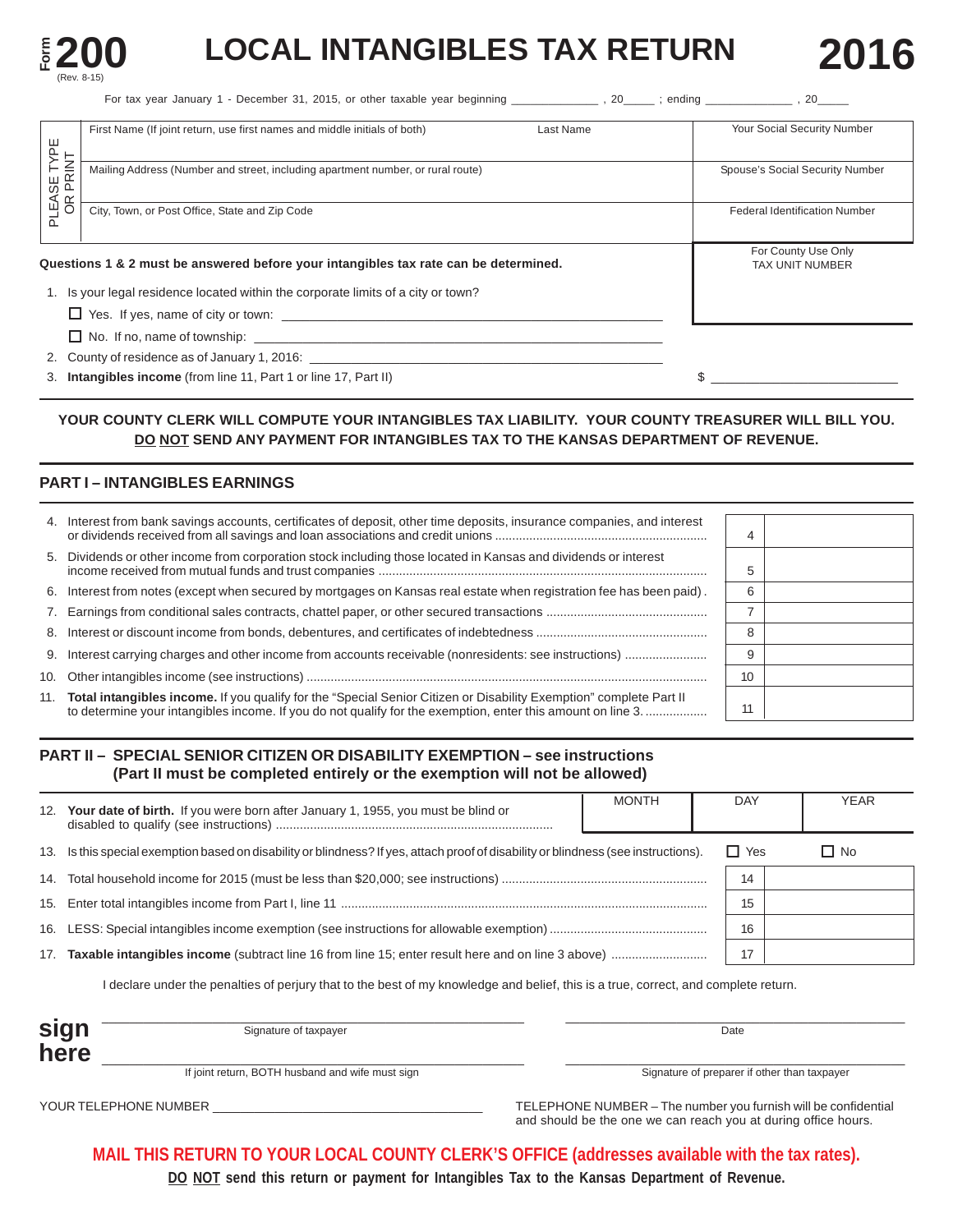# **INSTRUCTIONS FOR 2016 LOCAL INTANGIBLES TAX RETURN**

The intangibles tax is a local tax levied on gross earnings received from intangible property such as savings accounts, stocks, bonds, accounts receivable, and mortgages. It is not to be confused with the state income tax which is used to support state government.

**WHO MUST FILE INTANGIBLES TAX.** All Kansas residents and corporations owning taxable property and every nonresident owning accounts receivable or other intangible property with a Kansas business situs, receiving earnings from this property during the calendar year or fiscal year ending in 2015, must file a Form 200. **If you live in an area that has no intangibles tax, or your tax due is less than \$5, you do not have to file a Form 200.** 

Individuals or corporations having intangible earnings shall be deemed to have received these earnings at the individual's dwelling or the corporation's principal business office, within the State of Kansas. The earnings are then subject to intangibles tax if the individual's dwelling or the corporation's principal office is within a jurisdiction which has imposed the local intangibles tax. Parents of minors owning intangible property, conservators, trustees, beneficiaries of trusts, executors, administrators, receivers, and certain agents are required to file a Form 200. Senior citizens or disabled persons are also required to file a Form 200, but may be entitled to a special senior citizen or disability exemption, explained in Part II.

**EXEMPT INTANGIBLES INCOME.** Intangibles tax does not apply to: interest on notes secured by Kansas real estate mortgages on which a registration fee has been paid; earnings on individual retirement and Keogh accounts and other qualified retirement plans; bonds and other evidences of indebtedness issued by the federal government, the State of Kansas or any of its municipal or taxing subdivisions, certain distributions of subchapter S corporations; certain reimbursements of interest paid on notes, the proceeds of which were the source of funds for another note; and dividends from stock of a bank, savings and loan association or regulated investment company located in Kansas or from doing business in Kansas. National bank associations, state banks, federal and state chartered savings and loan associations, trust companies, credit unions, and certain non-profit corporations operating or providing hospitals, psychiatric hospitals, adult care homes, private children's homes and housing for the elderly are exempt from intangibles tax.

**WHEN AND WHERE TO FILE.** If you have intangibles income, you must file a Form 200 with your local County Clerk's office (addresses follow the tax rates) on or before April 15, 2016 (there are no provisions for extensions of time to file Form 200). **Do not enclose Form 200 with your Kansas Income Tax Return (K-40) or mail your payment to the Department of Revenue.**  The county clerk will compute your tax and you will be billed by your local county treasurer in November 2016. If your return is delinquent, interest and/or penalty may be assessed by the county treasurer's office. This will be included in your tax billing when you receive it. If your tax is less than \$5, you will not be billed.

**AMENDED RETURNS.** To correct an error on a Form 200 that has already been filed, complete another Form 200 with the correct information and write "AMENDED" across the top. Attach a letter explaining the correction.

**ASSISTANCE.** If you need assistance in completing your Intangibles Tax Return, Form 200, contact your local County Clerk's office.

#### **SPECIFIC LINE INSTRUCTIONS**

Print or type your name, address and Social Security number(s) or federal identification number. If your accounting records are maintained by *fiscal year*, indicate the year in the space provided above your name.

**LINE 1:** Mark the appropriate box. If YES, enter the city or town where your residence is located. If NO, enter the township where your residence is located. **Do not** enter both a city and a township name.

LINE 2: Enter the name of the county in which your residence is located.

LINE 3: Enter the intangibles income computed in Part I, line 11; or, if you qualify for the special senior citizen or disability exemption, enter the amount from Part II, line 17.

#### **PART I - INTANGIBLES EARNINGS**

**There are no exemptions or deductions allowable to reduce total gross earnings as reported on this return.** 

LINE 4: Enter interest or other income received or credited to your account from bank savings accounts, bank checking accounts, certificates of deposits, and other time deposits, regardless of the bank's location or when the security was owned. Also, enter any interest or dividends received or credited to your account by savings and loan associations and credit union

regardless of location. Enter all interest received or credited to your account from funds left on deposit with insurance companies. Any interest received from the federal government is non-taxable and should not be reported on line 4.

If you incurred a penalty for early withdrawal of funds, report only the amount of interest actually received from each account. If the penalty incurred is greater than the amount of interest, the excess penalty cannot be used to reduce income from other sources.

**LINE 5:** Enter all dividends or other income received or credited to your account from corporation stocks, regardless of where the corporation is located. Do not report dividends from insurance policies or patronage dividends for coops based on business done with the co-ops. Also enter all investment income received from mutual funds and trust companies. Do not report capital gains.

**LINE 6:** Enter all interest, discount interest, or other earnings received from notes receivable, unless the notes are secured by a Kansas mortgage on which a mortgage registration fee has been paid. Do not report the principal from notes or loans.

**LINE 7:** Enter all interest or other income received from notes or accounts which are secured by conditional sales contracts or chattel mortgages.

**LINE 8:** Enter interest or discount income received from bonds and debentures. Income from bonds issued by states or their political subdivisions other than Kansas are subject to tax.

**LINE 9:** Enter all interest, carrying charges, or other earnings from accounts receivable received during the tax year, regardless of when the account was opened or closed. Nonresidents must report all income which has a Kansas business situs.

**LINE 10:** Enter all other income from intangible property which is not included on lines 4 through 9. This includes taxable intangible income from trusts, estates, brokerage accounts, etc.

**LINE 11:** Add lines 4 through 10 and enter the result on line 11. If you do not qualify for the *special senior citizen or disability exemption* (see Part II), then enter the amount from line 11 on line 3.

#### **PART II - SPECIAL SENIOR CITIZEN OR DISABILITY EXEMPTION**

**WHO MAY QUALIFY.** To be eligible for the special intangibles income exemption found at K.S.A. 12-1,109(c)(1), you must be 60 years of age or older on or before January 1, 2016; **or** have been disabled or blind during all of 2015, regardless of age; AND have a household income of \$20,000 or less. If your total household income for 2015 is between \$15,000 and \$20,000, the \$5,000 intangibles income exemption is reduced by the amount your total income exceeds \$15,000. If married, only one spouse can claim the special intangibles income exemption. This special exemption cannot be claimed for a decedent who died prior to January 1, 2016.

**LINE 12:** Enter the month, day, and year of your birth.

**LINE 13:** To claim the special exemption for a disability or blindness, you must have been disabled or blind during the entire year of 2015. If you are filing as a disabled person, attach a copy of your Social Security certification of disability letter showing proof you received Social Security benefits during the entire year of 2015 based upon your disability. If you are not covered by Social Security, you must furnish medical proof that your disability has qualified you as a disabled person under the provisions of the Social Security Act. If you are blind, submit a visual acuity statement from your doctor.

**LINE 14:** Add the total income received from ALL sources during 2015 by you, or you and your spouse. Include wages, Social Security (except Social Security Disability payments), railroad retirement, and any other pension income; interest, dividends, salaries, commissions, fees, bonuses, tips and any gain from the sale of property. Include also your share of income received from partnerships, estates, trusts and royalties, net rental income, and business or farm income. Net operating losses and net capital losses may not be used to reduce total income. If this total is greater than \$20,000, stop here and enter the amount from line 11 of Part I on line 3.

**LINE 15:** Enter the total intangibles income from Part I, line 11.

**LINE 16:** If your total household income on line 14 is \$15,000 or less, enter \$5,000 on line 16. If line 14 is greater than \$15,000 but less than \$20,000, subtract the amount over \$15,000 from \$5,000, and enter the result on line 16. Example: If line 14 is \$18,000, enter \$2,000 on line 16.

**LINE 17:** Subtract line 16 from line 15 and enter the result on line 17 and on line 3. This is your taxable intangibles income.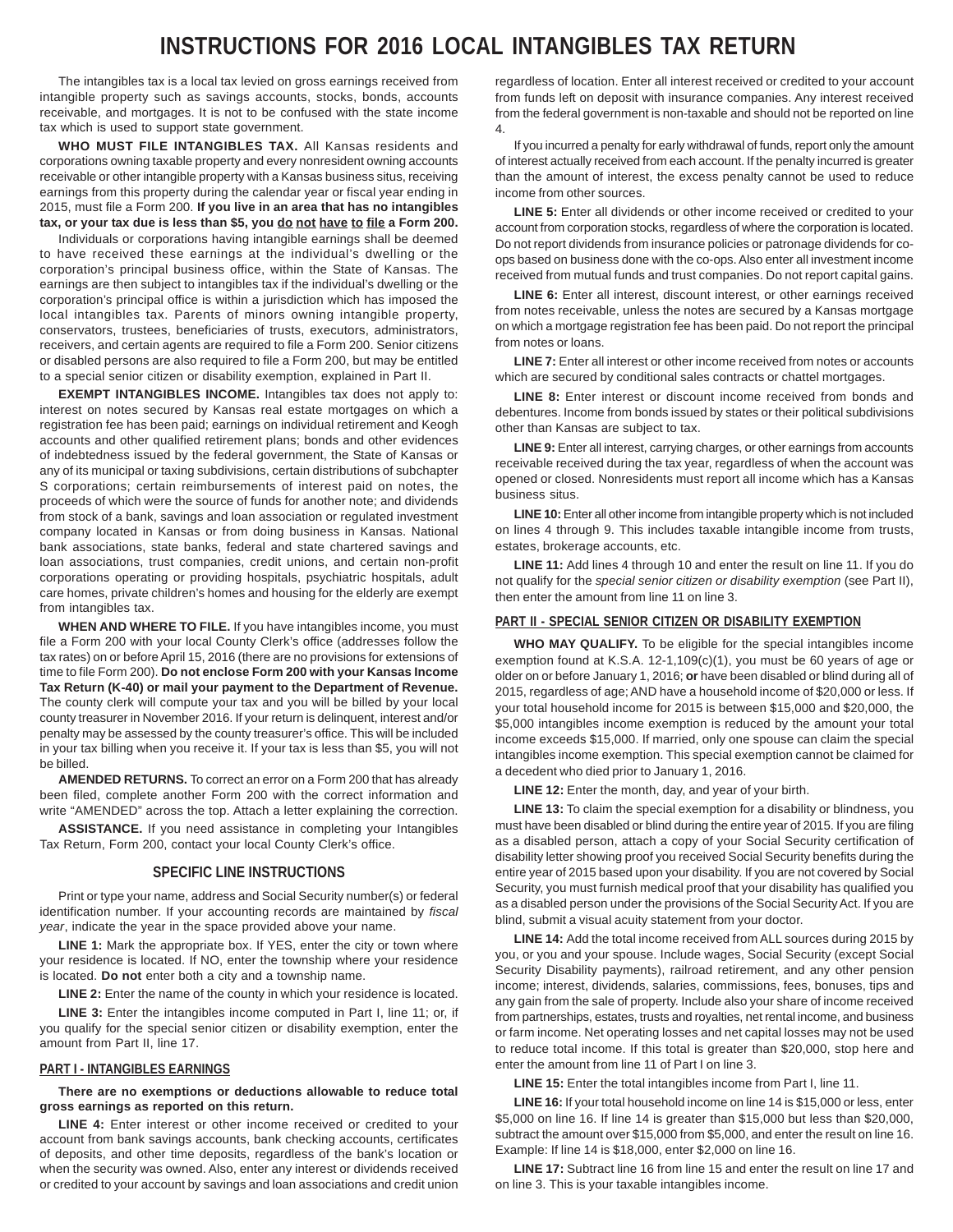# **2016 INTANGIBLES TAX RATES and COUNTY CLERK ADDRESSES**

The following list is the 2016 Intangibles Tax Rates **for the counties of Kansas that impose a tax**, as well as any city/township rate. This information was provided by local County Clerks and is current to July 1, 2015. If your city/township is not listed, you may still be required to file a return to determine the county portion of the intangibles tax. A Form 200 must be filed with your local County Clerk's office by April 15, 2016. The county clerk will compute your tax liability and the county treasurer will bill you at a later date.

| <b>ATCHISON</b>              |                         |             |                        |             | <b>Townships</b>             | <u>Rate</u> |                          |             |
|------------------------------|-------------------------|-------------|------------------------|-------------|------------------------------|-------------|--------------------------|-------------|
| Atchison County $-0\%$       |                         |             |                        |             | Franklin Twp  2.25           |             | Turkey Creek Twp  2.25   |             |
| Cities<br>Rate               |                         |             |                        |             |                              |             |                          |             |
|                              | <b>DECATUR</b>          |             | Millbrook Twp.  2.25   |             |                              |             | <b>MEADE</b>             |             |
|                              | Decatur County — 0%     |             |                        |             |                              |             | Meade County $-.75%$     |             |
| Townships<br>Rate            | <i>Cities</i>           | Rate        |                        |             | <b>LOGAN</b>                 |             | Townships                | <u>Rate</u> |
| Grasshopper Twp  2.25        |                         |             | <b>GRAY</b>            |             | Logan County $-.75%$         |             | Crooked Creek Twp  2.25  |             |
| Kapioma Twp  2.25            | Townships               | Rate        | Gray County — 0%       |             | <i>Cities</i>                | Rate        |                          |             |
|                              | Allison Twp  2.25       |             | Cities                 | Rate        |                              |             |                          |             |
|                              |                         |             |                        |             |                              |             | Sand Creek Twp  2.25     |             |
| <b>BARBER</b>                |                         |             |                        |             | Townships                    | Rate        | <b>MITCHELL</b>          |             |
| Barber County $-2.25%$       |                         |             |                        |             | Elkader Twp  2.25            |             | Mitchell County — .75%   |             |
| Townships<br>Rate            |                         |             | Townships              | Rate        |                              |             | Cities                   | Rate        |
| Lake City Twp  2.25          |                         |             |                        |             |                              |             |                          |             |
|                              |                         |             | East Hess Twp  2.25    |             |                              |             |                          |             |
|                              |                         |             |                        |             | Russell Springs Twp  2.25    |             |                          |             |
|                              |                         |             | Montezuma Twp  2.25    |             |                              |             |                          |             |
|                              |                         |             | <b>HARPER</b>          |             | <b>MARION</b>                |             | Townships                | Rate        |
| <b>BROWN</b>                 | Summit Twp  2.25        |             | Harper County $-0\%$   |             | Marion County — 0%           |             | Asherville Twp  2.25     |             |
| Brown County $-0\%$          |                         |             | Cities                 | <u>Rate</u> | <i>Cities</i>                | Rate        | Bloomfield Twp  2.25     |             |
| Townships<br><u>Rate</u>     | <b>DICKINSON</b>        |             |                        |             |                              |             |                          |             |
|                              | Dickinson County - .75% |             |                        |             | Townships                    | Rate        | Carr Creek Twp  2.25     |             |
| Hiawatha Twp  2.25           | Townships               | Rate        | Townships              | Rate        |                              |             |                          |             |
|                              |                         |             |                        |             |                              |             |                          |             |
|                              |                         |             |                        |             |                              |             |                          |             |
|                              |                         |             | Township #4  2.25      |             |                              |             | Glen Elder Twp  2.25     |             |
|                              |                         |             |                        |             |                              |             |                          |             |
| Washington Twp  2.25         |                         |             | <b>HARVEY</b>          |             | <b>MARSHALL</b>              |             |                          |             |
|                              |                         |             | Harvey County $-0\%$   |             | Marshall County $-0\%$       |             |                          |             |
| <b>CHEYENNE</b>              |                         |             | Cities                 | Rate        | <b>Cities</b>                | Rate        |                          |             |
| Cheyenne County -.75%        | <b>DONIPHAN</b>         |             | North Newton  2.00     |             |                              |             | Round Springs Twp  2.25  |             |
| Cities<br><u>Rate</u>        | Doniphan County -.75%   |             | Townships              | <u>Rate</u> |                              |             |                          |             |
|                              | Cities                  | Rate        |                        |             |                              |             | Solomon Rapids Twp  2.25 |             |
| Townships<br>Rate            |                         |             |                        |             |                              |             | Turkey Creek Twp  2.25   |             |
| Benkelman Twp  2.25          |                         |             |                        |             |                              |             | Walnut Creek Twp  2.25   |             |
|                              |                         |             |                        |             | Waterville  2.25             |             |                          |             |
|                              |                         |             |                        |             | <b>Townships</b>             | Rate        | <b>NEMAHA</b>            |             |
|                              |                         |             | <b>JEWELL</b>          |             | Balderson Twp  2.25          |             | Nemaha County $-0\%$     |             |
|                              |                         |             |                        |             |                              |             | Cities                   | <u>Rate</u> |
| <b>CLARK</b>                 |                         |             | Jewell County -. 75%   |             | Blue Rapids City Twp  1.25   |             |                          |             |
| Clark County - .75%          | Townships               | Rate        | Cities                 | Rate        |                              |             | Townships                | Rate        |
| <i>Cities</i><br>Rate        | Burr Oak Twp  2.25      |             |                        |             |                              |             | Adams Twp  2.25          |             |
|                              |                         |             |                        |             | Cleveland Twp  2.25          |             |                          |             |
| Minneola  2.25               |                         |             |                        |             | Cottage Hill Twp  2.25       |             |                          |             |
| Townships<br>Rate            | <b>ELLSWORTH</b>        |             |                        |             | Elm Creek Twp  2.25          |             |                          |             |
|                              | Ellsworth County $-0\%$ |             | Townships              | Rate        |                              |             |                          |             |
|                              | Townships               | Rate        |                        |             | Guittard Twp  2.25           |             | Granada Twp  2.25        |             |
|                              | Mulberry Twp  2.25      |             |                        |             | Herkimer Twp  2.25           |             | Mitchell Twp  2.25       |             |
| <b>CLAY</b>                  |                         |             |                        |             |                              |             | Nemaha Twp  2.25         |             |
| Clay County - .75%           |                         |             |                        |             | Marysville Twp  2.25         |             | Red Vermillion Twp  2.25 |             |
| Cities<br>Rate               | <b>FORD</b>             |             |                        |             |                              |             |                          |             |
|                              |                         |             |                        |             |                              |             |                          |             |
|                              | Ford County — $0\%$     |             | Holmwood Twp 25        |             |                              |             | Rock Creek Twp  2.25     |             |
|                              | <b>Townships</b>        | <u>Rate</u> |                        |             | Richland Twp  2.25           |             | Washington Twp  2.25     |             |
| <b>CLOUD</b>                 |                         |             |                        |             |                              |             |                          |             |
| Cloud County -. 75%          |                         |             |                        |             | St. Bridget Twp  2.25        |             | <b>NEOSHO</b>            |             |
| <i>Cities</i><br>Rate        |                         |             |                        |             |                              |             | Neosho County $-0\%$     |             |
|                              |                         |             | Vicksburg Twp  2.25    |             | Waterville Twp  2.25         |             | Townships                | Rate        |
|                              |                         |             | Whitemound Twp 2.25    |             |                              |             |                          |             |
|                              |                         |             |                        |             | <b>McPHERSON</b>             |             |                          |             |
| Townships<br>Rate            | Spearville Twp  2.25    |             | <b>KEARNY</b>          |             | McPherson County — .75%      |             | Walnut Grove Twp  2.25   |             |
|                              |                         |             | Kearny County $-0\%$   |             | Townships                    | <u>Rate</u> | <b>NESS</b>              |             |
| Aurora Twp  2.25             | <b>GOVE</b>             |             | <b>Cities</b>          | <u>Rate</u> | Bonaville Twp  2.25          |             | Ness County $-.75%$      |             |
|                              | Gove County - .75%      |             |                        |             |                              |             | <b>Cities</b>            | Rate        |
|                              | <i>Cities</i>           | <u>Rate</u> |                        |             | Empire Twp  1.00             |             |                          |             |
|                              |                         |             | <b>LABETTE</b>         |             |                              |             |                          |             |
| <b>COWLEY</b>                |                         |             | Labette County $-0\%$  |             | Gypsum Creek Twp  2.25       |             |                          |             |
| Cowley County - .75%         |                         |             | Cities                 | Rate        |                              |             |                          |             |
| <i>Cities</i><br><u>Rate</u> |                         |             | Mound Valley  2.25     |             |                              |             |                          |             |
|                              |                         |             |                        |             | King City Twp  2.25          |             | Townships                | Rate        |
| Townships<br>Rate            | Townships               | Rate        | <b>LANE</b>            |             | Little Valley Twp  2.25      |             |                          |             |
|                              |                         |             | Lane County $-.75%$    |             |                              |             |                          |             |
|                              |                         |             | Townships              | Rate        | Marquette Twp  2.25          |             |                          |             |
|                              | Grainfield Twp  2.25    |             |                        |             | McPherson Twp  2.25          |             |                          |             |
|                              |                         |             | White Rock Twp  2.25   |             |                              |             | Franklin Twp  2.25       |             |
|                              |                         |             |                        |             |                              |             | Highpoint Twp  2.25      |             |
|                              | <b>GRAHAM</b>           |             | <b>LINCOLN</b>         |             | New Gottland Twp  2.25       |             |                          |             |
|                              | Graham County $-0\%$    |             | Lincoln County $-.75%$ |             | Smoky Hill Twp  2.25         |             |                          |             |
|                              | Townships               | <u>Rate</u> | <b>Cities</b>          | Rate        | South Sharps Creek Twp  2.25 |             |                          |             |
|                              |                         |             |                        |             | Spring Valley Twp  2.25      |             |                          |             |
|                              |                         |             |                        |             |                              |             |                          |             |